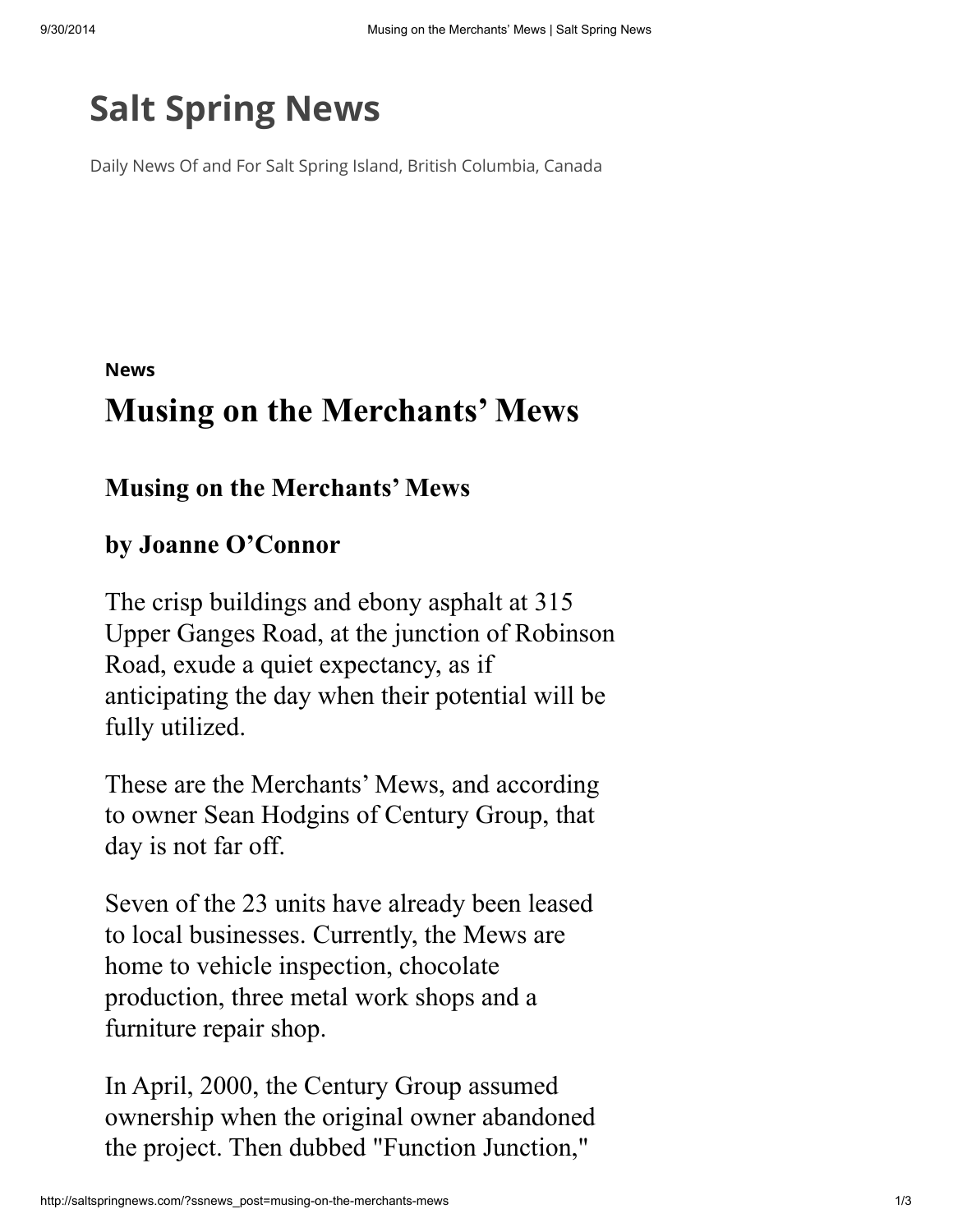the development was plagued by financial woes, and the final building was still at the framing stage. After paying the outstanding debts, the new owners completed the building and landscaping.

Moving onwards and upwards, Century Group decided to rename the development.

"Function Junction had a bad air over it," explained Hodgins, "We thought we'd make a clean break from it. Local realtor Marshall Lindholm came up with the name, Merchants' Mews, and I bought into it."

He and leasing/sales agent John Cade, of Royal LePage, envision an exciting future for Merchants' Mews. Century Group recently applied to the local Trust for a Temporary Commercial Use Permit (TCUP). The site is currently zoned Commercial Services (C6), which allows such uses as warehouses, and machine and motor vehicle repair. Public service use and one residential unit are also included. If approved, the new permit might allow for a retail facility.

As John Cade explained, much business goes on at the coffee shop, and with this in mind, the TCUP application includes a petition for a small (maximum 400 square foot) restaurant.

"We don't want to compete with what's going on in Ganges proper," maintained Hodgins. "We're trying to create an atmosphere where there's some life."